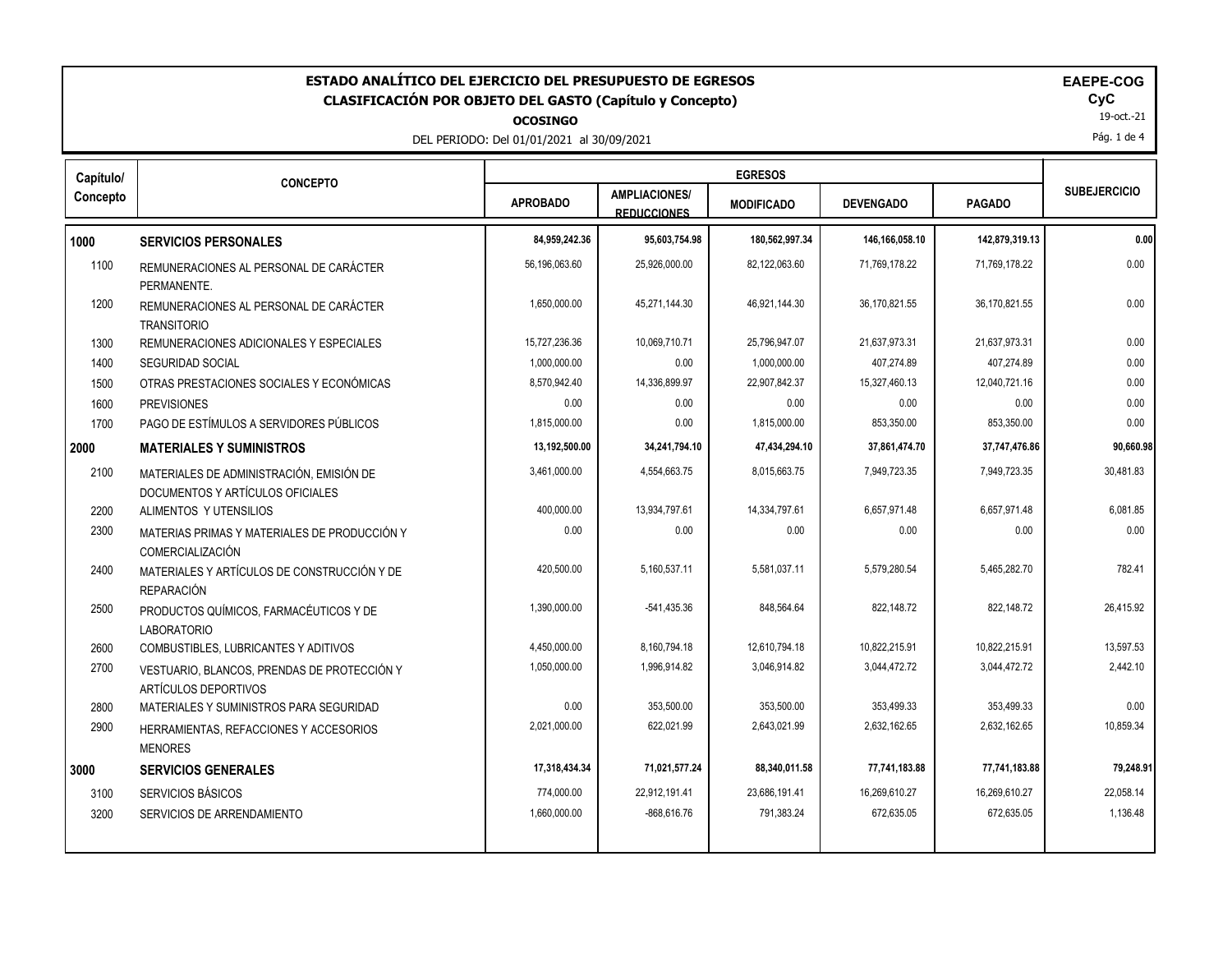## ESTADO ANALÍTICO DEL EJERCICIO DEL PRESUPUESTO DE EGRESOS<br>CLASIFICACIÓN POR OBJETO DEL GASTO (Capítulo y Concepto) **EXECOGASTE EXECUCIÓN EN EL SOS ENTENTES EN E**CYC **CLASIFICACIÓN POR OBJETO DEL GASTO (Capítulo y Concepto) CyC**

**OCOSINGO**

DEL PERIODO: Del 01/01/2021 al 30/09/2021

| <b>AEPE-COG</b> |
|-----------------|
|-----------------|

19-oct.-21

Pág. 2 de 4

| Capítulo/ | <b>CONCEPTO</b>                                     |                 |                                            |                   |                  |               |                     |
|-----------|-----------------------------------------------------|-----------------|--------------------------------------------|-------------------|------------------|---------------|---------------------|
| Concepto  |                                                     | <b>APROBADO</b> | <b>AMPLIACIONES/</b><br><b>REDUCCIONES</b> | <b>MODIFICADO</b> | <b>DEVENGADO</b> | <b>PAGADO</b> | <b>SUBEJERCICIO</b> |
| 3300      | SERVICIOS PROFESIONALES, CIENTÍFICOS, TÉCNICOS Y    | 3,180,000.00    | 9,738,705.07                               | 12,918,705.07     | 11,229,200.26    | 11,229,200.26 | 557.25              |
|           | OTROS SERVICIOS                                     |                 |                                            |                   |                  |               |                     |
| 3400      | SERVICIOS FINANCIEROS, BANCARIOS Y COMERCIALES      | 210.000.00      | 3,397,955.68                               | 3,607,955.68      | 3,188,681.22     | 3,188,681.22  | 20,229.12           |
| 3500      | SERVICIOS DE INSTALACIÓN, REPARACIÓN,               | 1,070,760.00    | 4,014,549.85                               | 5,085,309.85      | 4.541.997.41     | 4,541,997.41  | 8,689.06            |
|           | MANTENIMIENTO Y CONSERVACIÓN                        |                 |                                            |                   |                  |               |                     |
| 3600      | SERVICIOS DE COMUNICACIÓN SOCIAL Y PUBLICIDAD       | 2.500.000.00    | $-679.000.00$                              | 1.821.000.00      | 1.818.660.00     | 1.818.660.00  | 2.340.00            |
| 3700      | SERVICIOS DE TRASLADO Y VIÁTICOS                    | 1,840,000.00    | $-24,770.43$                               | 1,815,229.57      | 1,651,381.77     | 1,651,381.77  | 19,020.00           |
| 3800      | <b>SERVICIOS OFICIALES</b>                          | 2,715,684.34    | 2,257,655.29                               | 4,973,339.63      | 4,970,889.06     | 4,970,889.06  | 2,450.57            |
| 3900      | OTROS SERVICIOS GENERALES                           | 3.367.990.00    | 30.272.907.13                              | 33.640.897.13     | 33,398,128.84    | 33,398,128.84 | 2,768.29            |
| 4000      | TRANSFERENCIAS, ASIGNACIONES, SUBSIDIOS Y OTRAS AYI | 23,698,978.29   | 12,235,818.29                              | 35,934,796.58     | 28,603,037.67    | 28,603,037.67 | 384,471.77          |
| 4100      | TRANSFERENCIAS INTERNAS Y ASIGNACIONES AL           | 19,749,148.57   | $-1,274,914.93$                            | 18,474,233.64     | 13,536,946.50    | 13,536,946.50 | 0.00                |
|           | SECTOR PÚBLICO                                      |                 |                                            |                   |                  |               |                     |
| 4200      | TRANSFERENCIAS AL RESTO DEL SECTOR PÚBLICO          | 0.00            | 0.00                                       | 0.00              | 0.00             | 0.00          | 0.00                |
| 4300      | SUBSIDIOS Y SUBVENCIONES                            | 0.00            | 0.00                                       | 0.00              | 0.00             | 0.00          | 0.00                |
| 4400      | <b>AYUDAS SOCIALES</b>                              | 3,949,829.72    | 13,510,733.22                              | 17,460,562.94     | 15,066,091.17    | 15,066,091.17 | 384,471.77          |
| 4500      | PENSIONES Y JUBILACIONES                            | 0.00            | 0.00                                       | 0.00              | 0.00             | 0.00          | 0.00                |
| 4600      | TRANSFERENCIAS A FIDEICOMISOS. MANDATOS Y           | 0.00            | 0.00                                       | 0.00              | 0.00             | 0.00          | 0.00                |
|           | OTROS ANÁLOGOS                                      |                 |                                            |                   |                  |               |                     |
| 4700      | TRANSFERENCIAS A LA SEGURIDAD SOCIAL                | 0.00            | 0.00                                       | 0.00              | 0.00             | 0.00          | 0.00                |
| 4800      | <b>DONATIVOS</b>                                    | 0.00            | 0.00                                       | 0.00              | 0.00             | 0.00          | 0.00                |
| 4900      | <b>TRANSFERENCIAS AL EXTERIOR</b>                   | 0.00            | 0.00                                       | 0.00              | 0.00             | 0.00          | 0.00                |
| 5000      | <b>BIENES MUEBLES, INMUEBLES E INTANGIBLES</b>      | 0.00            | 10,004,155.86                              | 10,004,155.86     | 9,904,155.86     | 9,904,155.86  | 0.00                |
| 5100      | MOBILIARIO Y EQUIPO DE ADMINISTRACIÓN               | 0.00            | 8,883,760.00                               | 8,883,760.00      | 8,783,760.00     | 8,783,760.00  | 0.00                |
| 5200      | MOBILIARIO Y EQUIPO EDUCACIONAL Y RECREATIVO        | 0.00            | 0.00                                       | 0.00              | 0.00             | 0.00          | 0.00                |
| 5300      | EQUIPO E INSTRUMENTAL MÉDICO Y DE LABORATORIO       | 0.00            | 0.00                                       | 0.00              | 0.00             | 0.00          | 0.00                |
| 5400      | VEHÍCULOS Y EQUIPO DE TRANSPORTE                    | 0.00            | 434,900.00                                 | 434,900.00        | 434,900.00       | 434,900.00    | 0.00                |
| 5500      | EQUIPO DE DEFENSA Y SEGURIDAD                       | 0.00            | 0.00                                       | 0.00              | 0.00             | 0.00          | 0.00                |
| 5600      | MAQUINARIA, OTROS EQUIPOS Y HERRAMIENTAS            | 0.00            | 685,495.86                                 | 685,495.86        | 685,495.86       | 685,495.86    | 0.00                |
| 5700      | ACTIVOS BIOLÓGICOS                                  | 0.00            | 0.00                                       | 0.00              | 0.00             | 0.00          | 0.00                |
| 5800      | <b>BIENES INMUEBLES</b>                             | 0.00            | 0.00                                       | 0.00              | 0.00             | 0.00          | 0.00                |
|           |                                                     |                 |                                            |                   |                  |               |                     |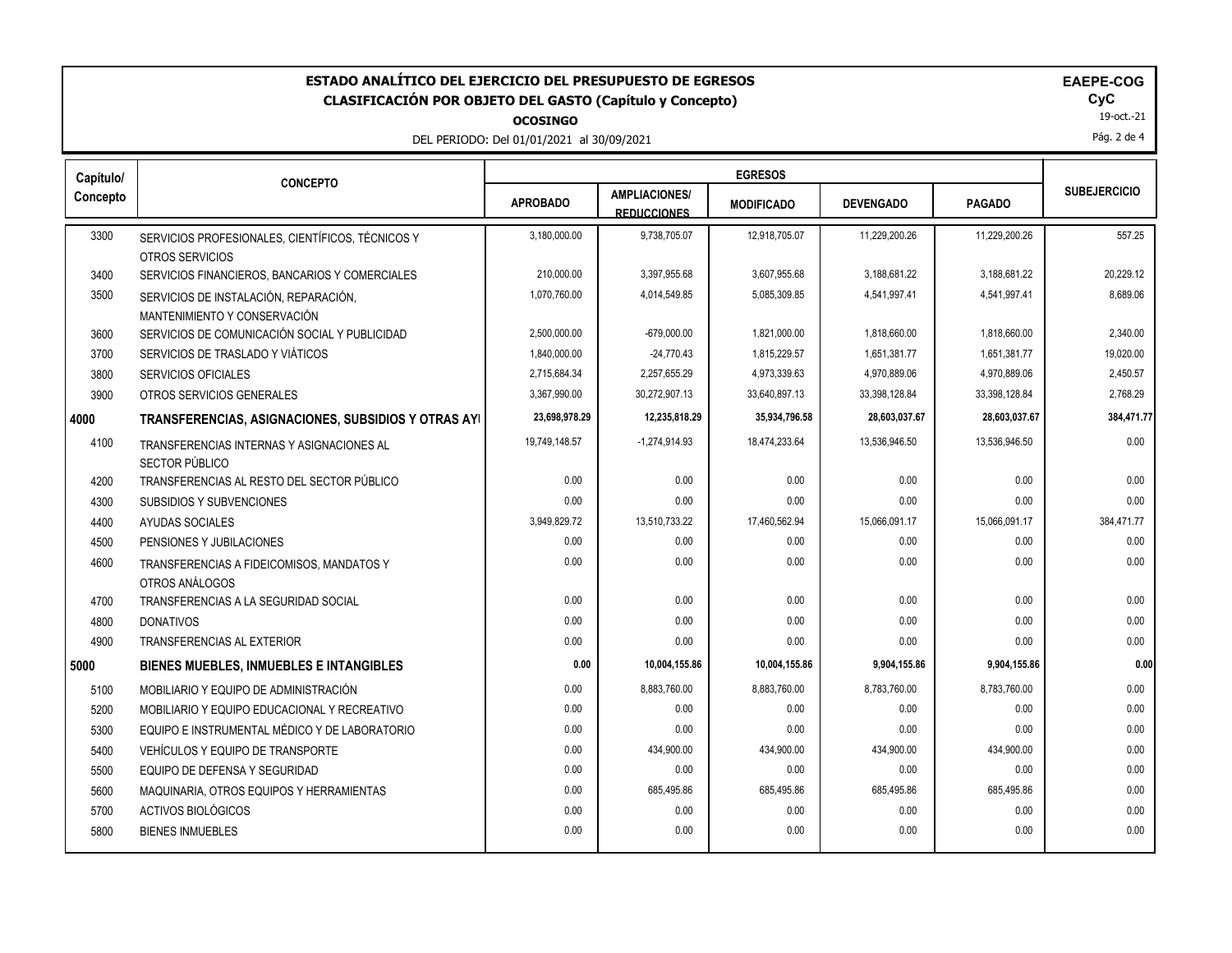| ESTADO ANALÍTICO DEL EJERCICIO DEL PRESUPUESTO DE EGRESOS<br>EAEPE-COG<br>CyC<br><b>CLASIFICACIÓN POR OBJETO DEL GASTO (Capítulo y Concepto)</b><br>19-oct.-21<br><b>OCOSINGO</b><br>Pág. 3 de 4<br>DEL PERIODO: Del 01/01/2021 al 30/09/2021 |                                                                         |                  |                                            |                   |                  |                |                     |
|-----------------------------------------------------------------------------------------------------------------------------------------------------------------------------------------------------------------------------------------------|-------------------------------------------------------------------------|------------------|--------------------------------------------|-------------------|------------------|----------------|---------------------|
| Capítulo/                                                                                                                                                                                                                                     | <b>CONCEPTO</b>                                                         |                  |                                            |                   |                  |                |                     |
| Concepto                                                                                                                                                                                                                                      |                                                                         | <b>APROBADO</b>  | <b>AMPLIACIONES/</b><br><b>REDUCCIONES</b> | <b>MODIFICADO</b> | <b>DEVENGADO</b> | <b>PAGADO</b>  | <b>SUBEJERCICIO</b> |
| 5900                                                                                                                                                                                                                                          | <b>ACTIVOS INTANGIBLES</b>                                              | 0.00             | 0.00                                       | 0.00              | 0.00             | 0.00           | 0.00                |
| 6000                                                                                                                                                                                                                                          | <b>INVERSIÓN PÚBLICA</b>                                                | 35,534,837.91    | 954,708,288.66                             | 990,243,126.57    | 841,271,884.40   | 835,780,378.71 | 0.00                |
| 6100                                                                                                                                                                                                                                          | OBRA PÚBLICA EN BIENES DE DOMINIO PÚBLICO                               | 33,234,837.91    | 936,830,830.96                             | 970,065,668.87    | 822,231,876.20   | 821,740,370.51 | 0.00                |
| 6200                                                                                                                                                                                                                                          | OBRA PÚBLICA EN BIENES DE DOMINIO PROPIO                                | 2,300,000.00     | 657,457.73                                 | 2,957,457.73      | 1.820.008.27     | 1.820.008.27   | 0.00                |
| 6300                                                                                                                                                                                                                                          | PROYECTOS PRODUCTIVOS Y ACCIONES DE FOMENTO                             | 0.00             | 17,219,999.97                              | 17,219,999.97     | 17,219,999.93    | 12,219,999.93  | 0.00                |
| 7000                                                                                                                                                                                                                                          | <b>INVERSIONES FINANCIERAS Y OTRAS PROVISIONES</b>                      | 0.00             | 0.00                                       | 0.00              | 0.00             | 0.00           | 0.00                |
| 7100                                                                                                                                                                                                                                          | INVERSIONES PARA EL FOMENTO DE ACTIVIDADES<br><b>PRODUCTIVAS</b>        | 0.00             | 0.00                                       | 0.00              | 0.00             | 0.00           | 0.00                |
| 7200                                                                                                                                                                                                                                          | ACCIONES Y PARTICIPACIONES DE CAPITAL                                   | 0.00             | 0.00                                       | 0.00              | 0.00             | 0.00           | 0.00                |
| 7300                                                                                                                                                                                                                                          | COMPRA DE TÍTULOS Y VALORES                                             | 0.00             | 0.00                                       | 0.00              | 0.00             | 0.00           | 0.00                |
| 7400                                                                                                                                                                                                                                          | CONCESIÓN DE PRÉSTAMOS                                                  | 0.00             | 0.00                                       | 0.00              | 0.00             | 0.00           | 0.00                |
| 7500                                                                                                                                                                                                                                          | INVERSIONES EN FIDEICOMISOS, MANDATOS Y OTROS<br><b>ANÁLOGOS</b>        | 0.00             | 0.00                                       | 0.00              | 0.00             | 0.00           | 0.00                |
| 7600                                                                                                                                                                                                                                          | OTRAS INVERSIONES FINANCIERAS                                           | 0.00             | 0.00                                       | 0.00              | 0.00             | 0.00           | 0.00                |
| 7900                                                                                                                                                                                                                                          | PROVISIONES PARA CONTINGENCIAS Y OTRAS<br><b>EROGACIONES ESPECIALES</b> | 0.00             | 0.00                                       | 0.00              | 0.00             | 0.00           | 0.00                |
| 8000                                                                                                                                                                                                                                          | <b>PARTICIPACIONES Y APORTACIONES</b>                                   | 1,003,615,657.00 | -997,487,472.36                            | 6,128,184.64      | 0.00             | 0.00           | 6,128,184.64        |
| 8100                                                                                                                                                                                                                                          | <b>PARTICIPACIONES</b>                                                  | 0.00             | 3,515,984.68                               | 3,515,984.68      | 0.00             | 0.00           | 3,515,984.68        |
| 8300                                                                                                                                                                                                                                          | <b>APORTACIONES</b>                                                     | 1,003,615,657.00 | $-1,001,003,457.04$                        | 2,612,199.96      | 0.00             | 0.00           | 2,612,199.96        |
| 8500                                                                                                                                                                                                                                          | <b>CONVENIOS</b>                                                        | 0.00             | 0.00                                       | 0.00              | 0.00             | 0.00           | 0.00                |
| 9000                                                                                                                                                                                                                                          | <b>DEUDA PÚBLICA</b>                                                    | 2,970,196.66     | 143,233,650.54                             | 146,203,847.20    | 146,203,847.20   | 146,203,847.20 | 0.00                |
| 9100                                                                                                                                                                                                                                          | AMORTIZACIÓN DE LA DEUDA PÚBLICA                                        | 0.00             | 146,203,847.20                             | 146,203,847.20    | 146,203,847.20   | 146,203,847.20 | 0.00                |
| 9200                                                                                                                                                                                                                                          | INTERESES DE LA DEUDA PÚBLICA                                           | 0.00             | 0.00                                       | 0.00              | 0.00             | 0.00           | 0.00                |
| 9300                                                                                                                                                                                                                                          | COMISIONES DE LA DEUDA PÚBLICA                                          | 0.00             | 0.00                                       | 0.00              | 0.00             | 0.00           | 0.00                |
| 9400                                                                                                                                                                                                                                          | GASTOS DE LA DEUDA PÚBLICA                                              | 0.00             | 0.00                                       | 0.00              | 0.00             | 0.00           | 0.00                |
| 9500                                                                                                                                                                                                                                          | COSTO POR COBERTURAS                                                    | 0.00             | 0.00                                       | 0.00              | 0.00             | 0.00           | 0.00                |
| 9600                                                                                                                                                                                                                                          | APOYOS FINANCIEROS                                                      | 0.00             | 0.00                                       | 0.00              | 0.00             | 0.00           | 0.00                |
| 9900                                                                                                                                                                                                                                          | ADEUDOS DE EJERCICIOS FISCALES ANTERIORES<br>(ADEFAS)                   | 2,970,196.66     | $-2,970,196.66$                            | 0.00              | 0.00             | 0.00           | 0.00                |
|                                                                                                                                                                                                                                               |                                                                         |                  |                                            |                   |                  |                |                     |